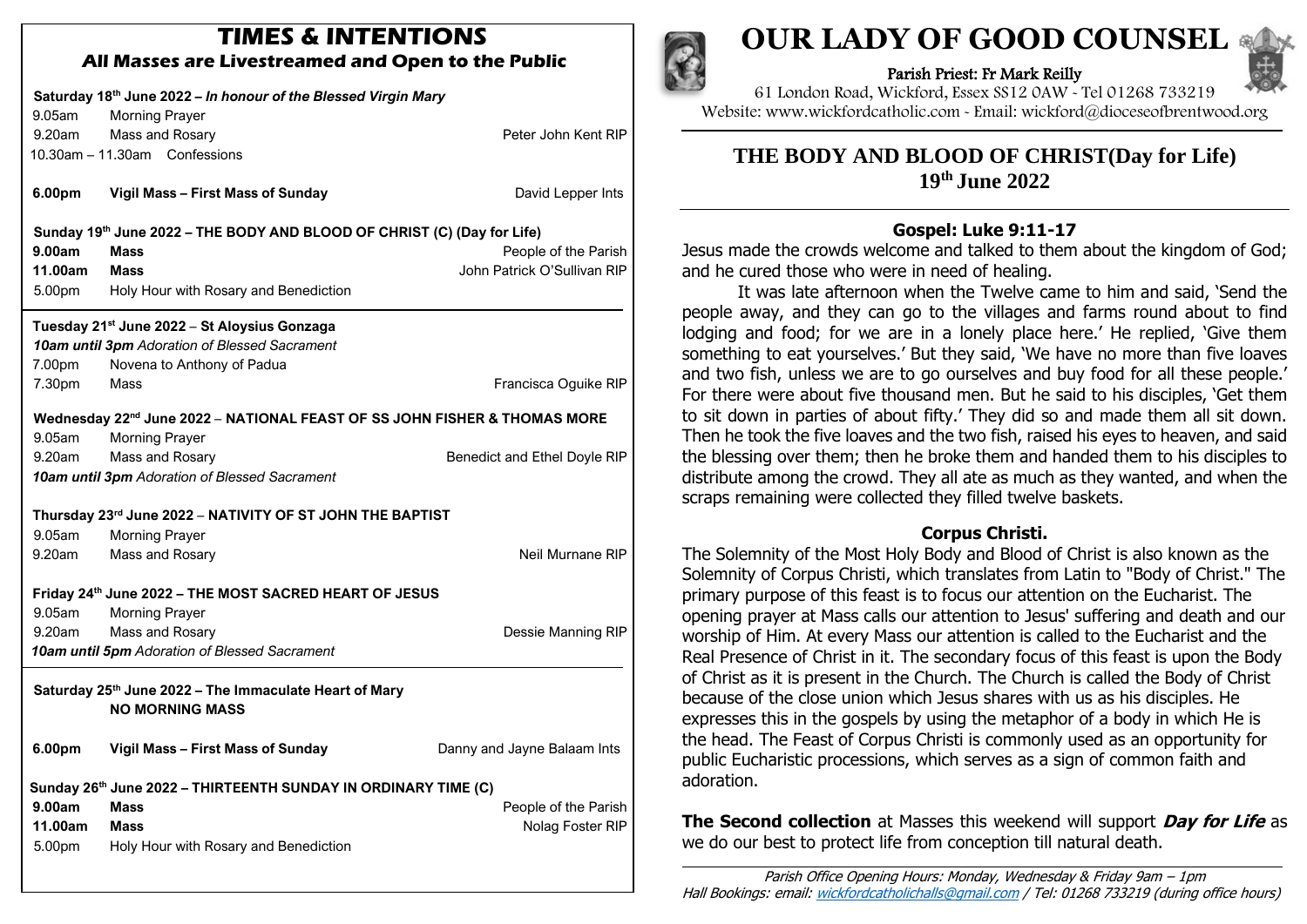### **Sunday 29 th May 2022 - Pope at Angelus: Holy Trinity revolutionizes our way of life:**

The Holy Trinity, Pope Francis says, "is not so much a theological exercise," but "a revolution in our way of life." The Holy Father began by reflecting on the Gospel passage in which Jesus presents the Father and the Holy Spirit. The Spirit, Jesus explains, "will not speak on His own authority, but whatever He hears, He will speak, and He will declare to you the things that are to come." The Pope pointed out that the Holy Spirit speaks, but not of Himself, rather He announces and speaks about Jesus and reveals the Father. Likewise, the Father, "who possesses everything, because He is the origin of all things," gives to the Son everything He possesses and keeps nothing for Himself.

**What about ourselves?** The Holy Father encouraged the faithful to look at themselves and about what we pronounce and possess. He observed how normally, when we speak, we tend to speak about ourselves and what we do. "How different this is from the Holy Spirit, who speaks by announcing others!" Moreover, the Pope lamented our tendency to hold tightly onto our possessions, not sharing what we possess with others, "even those who lack the basic necessities!"

**Living for others, and shown through our actions** The Holy Father stressed that our words must translate into actions. "This is why," Pope Francis said, "celebrating the Holy Trinity is not so much a theological exercise, but a revolution in our way of life." God, in whom each Person lives for the other, not for himself, provokes us to live with others and for others. "Today we can ask ourselves if our life reflects the God we believe in: do I, who profess faith in God the Father and the Son and the Holy Spirit, truly believe that in order to live I need others, I need to give myself to others, I need to serve others? Do I affirm this in words or with my life?" God, One and Triune, the Pope underscored, must be shown with deeds rather than words. God, the Pope continued, "is transmitted not so much through books, but rather through the witness of life." "Think about good, generous, meek people we have met; recalling their way of thinking and acting, we can have a small reflection of God-Love. And what does it mean to love? Not only to wish them well and to do good, but first and foremost, at the root, to welcome others, to make room for others, to give space to others. This is what it means to love..."

**We are not islands** The Trinity, the Pope said, teaches us that one can never be without the other. "We are not islands," the Holy Father noted, "we are in the world to live in God's image: open, in need of others and in need of helping others." He encouraged the faithful to ask themselves: "In everyday life, am I too a reflection of the Trinity?"

**Pope Francis' General Audience– 15th June 2022:** Dear brothers and sisters: In our continuing catechesis on the meaning and value of old age in the light of God's word, we now consider the healing of Saint Peter's mother-in-law. The Gospel of Mark tells us that as she lay in bed with a fever, Jesus took her by the hand and the fever left her; and she began to serve them (cf. 1:29-31). The fact that Jesus wished to heal her in the company of the disciples reminds us that the entire Christian community is called to be present to our brothers and sisters in need. We proclaim Christ's salvation and the hope offered by the Gospel precisely by reaching out to those who, like so many elderly people in our communities, feel isolated and even abandoned. Peter's mother-in-law then responds with gratitude for the gift of God's mercy by getting up and immediately serving her guests. Within the Christian community, the elderly offer a precious service by their own example of gratitude for the gift of faith and the experience of the Lord's healing touch in their lives. They teach us that Christian discipleship is expressed in acts of charity, inspired by gratitude for the merciful love that touches and transforms our lives.

**Day for Life 2022** - **Sunday 19 June 2022** 'Day for Life' is the day in our calendar set aside to celebrate life from conception to natural death. This year our focus is on caring for and valuing the elderly. "Do not cast me off in the time of old age; forsake me not when my strength is spent." Psalm 71:9. The COVID pandemic highlighted the desperate plight of many older people, especially those in care homes and those struggling with long-term chronic conditions such as dementia. They carried the highest burden which included prolonged isolation, the distress for families being unable to visit, delayed medical interventions and tragic, isolated, deaths followed by shortened, minimal, funeral rites. Many family members and friends continue to bear the wound of deep grief which hurts and is still in need of healing. The Bishops' Conference has a number of resources to utilise on Day for Life including; Pope Francis' Day for Life Message, Bishop's message for Day for Life, Prayers for the Elderly, Jesus's Grandparents.

**March for Life: 3rd September** This year marks the sad milestone of 10 million abortions in the UK since the 1967 Abortion Act. It is more important than ever that all people of goodwill, and especially Catholics, give public witness to the infinite dignity of human life. We can do so at the annual March for Life held on Saturday, 3 September. Bishop Sherrington will celebrate Mass at 11.00 am at St. George's Cathedral, Southwark. LifeFest22 is a pro-life, family-friendly festival held 10.30-1.30 at the Emmanuel Centre, Marsham Street SW1P 3DW. The March itself starts at the Emmanuel Centre at 2.00 pm, proceeding to Parliament Square, where there will be testimony and speeches, with the day concluding at 4.30 pm. More information can be found at <https://www.marchforlife.co.uk/> Our witness is vital. Please put the date in your diary.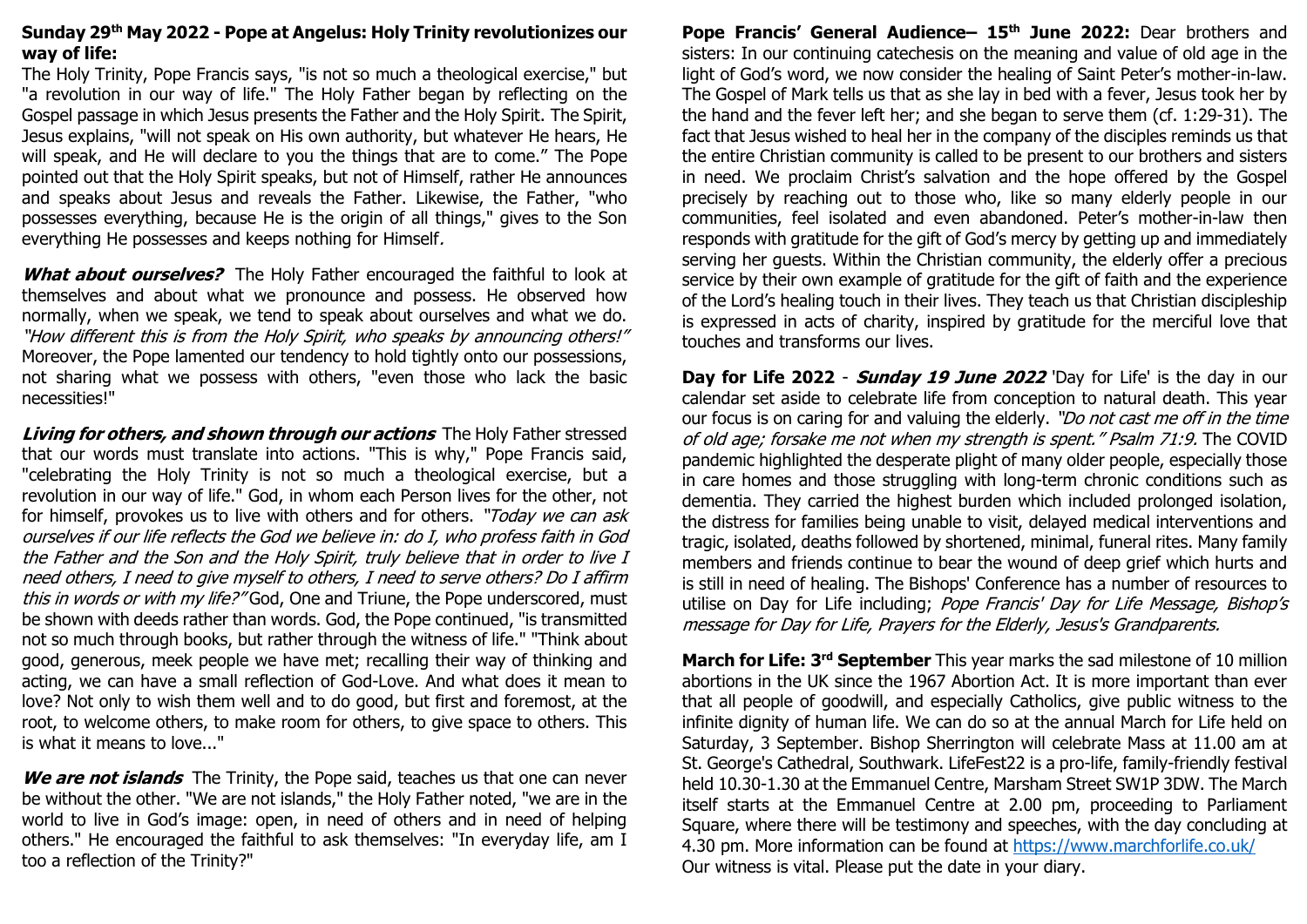**20 Hours of Adoration** begins again with effect from 21<sup>st</sup> June after the Feast of Corpus Christi. Adoration will be on Tuesdays (from 10am to 3pm), Wednesdays (from 10am to 3pm), Fridays (10am to 5pm), Saturdays (10am to 12noon) and Sundays (from 5pm to 6pm), but please always check the newsletter to make sure that it is still happening on any given day.

**Journey in Faith Programme:** We hope to begin a new Journey of Faith programme in September. It is designed for Adults, falling into 3 categories - i) for those who are not Catholics but who are interested in finding out a bit more and/or becoming one, ii) for those who are Catholics but who have not yet been confirmed (remember if you have not been confirmed, you are not fully initiated as a Christian), and iii) for those who would like to revisit their faith from the ground-up. Please let Fr Mark know if you are interested- just email him on wickford@dioceseofbrentwood.org

#### **DATE FOR YOUR DIARY: First major parish social since the lockdown-**

**Sunday 26 th June** Please join us for a parish BBQ after the 11am Mass on Sunday 26<sup>th</sup> June, as well as an opportunity to discuss Ideas for the Parish post-Covid. Please fill in the form provided with any ideas you might have for the Parish (you can also enter your ideas on the parish website *via* the button at the bottom of the home page). Also, if you can come to the BBQ, please add your name to the sign-up sheet in the porch of the church.

**YEAR OF THE FAMILY:** The 10<sup>th</sup> World Meeting of Families is taking place in Rome this coming week, with a programme of talks and liturgies which will be live-streamed via Vatican media channels. Our Diocese is marking the close of the Year of the Family at the annual Mass for Marriage and Family Life in July, which Bishop Alan will offer for the intentions of all families in the Diocese. If you would like a particular intention to be placed before the altar at this Mass, please complete the prayer request form which can be found on the new Marriage and Family Life pages of the Diocesan website, where you will also find more information about the World Meeting of Families:

[https://www.dioceseofbrentwood.net/departments/marriage-family-life](https://www.dioceseofbrentwood.net/departments/marriage-family-life/x-world-meeting-of-families/)

**Mass of Thanksgiving for Marriage and Family Life on Saturday 16th July at 3pm at Brentwood Cathedral.** Please let Fr Mark know if you would like to attend the Mass for Marriage and Family Life at Brentwood Cathedral especially those celebrating significant anniversaries this year (or in the past two years), those who have recently got married, or those who are involved in marriage preparation or support at this time. Prayer cards for Marriage and Family Life are available in the porch of the church- please take one.

**Children's Liturgy of the Word.** Please contact Fr Mark or Sheila Harcourt, if you are able to help with Children's Liturgy of the Word. Any volunteers would be massively appreciated. The next children's liturgy will be on Sunday 26<sup>th</sup> June at the 11am Mass.

#### **Sunday Obligation**

The Bishops of England and Wales have decided to reinstate the Sunday Obligation to come to Mass, that is, the obligation to come to Mass on a Sunday or Saturday night, now that the challenges of the pandemic have significantly lessened. This will take effect from Pentecost Sunday,  $4/5<sup>th</sup>$  June. The Catechism of the Catholic Church explains that the Sunday obligation is the duty to participate at Mass on Sundays and certain Holy Days, except when prevented by a legitimate reason (such as sickness or care of infants), and if we deliberately fail in this obligation, the Catechism continues, we commit a grave sin, and so, we will need to go to Confession before receiving Holy Communion again. In a press conference, after announcing that the Bishops of England and Wales had decided to reinstate the Sunday Obligation, Cardinal Vincent Nichols said that 'the duty to attend Mass is a privilege' and 'the duty is there to back up the privilege'. When we come to Mass, we come because of our love and commitment to Christ. For us, it is a privilege to come to Mass- and the duty (or the obligation) to come is just there to back it up, to remind us of just how important it is.

# **Sunday Obligation, as it applies to children**

As regards children and the Sunday obligation, parents are always encouraged to bring their children to Mass and especially once they have started school, but the obligation to come to Sunday Mass does not begin for children until they have reached the age of reason, namely First Holy Communion age. Nevertheless, the responsibility to bring them to Mass each week still resides with the parents.

#### **Certificates of Practice for Schools**

Fr Mark will be signing certificates for Catholic Secondary school applications in mid-October and for Catholic Primary Schools at the beginning of January 2023. With this in mind, please ensure that you are attending Mass each week with your children, so that Fr Mark will be able to sign them.

# **First Holy Communion Programme 2022/23:**

We are hoping to have a First Holy Communion Programme beginning in September 2022, but Fr Mark wants to gauge the amount of interest there is in having the programme in the next academic year, because, if the interest is very low, we may defer the programme to the following year. So, if you reside in Wickford parish and your children will be in Year 3 or above from the next academic year, please contact Fr Mark by email on [wickford@dioceseofbrentwood.org](mailto:wickford@dioceseofbrentwood.org) by 1<sup>st</sup> July at the latest.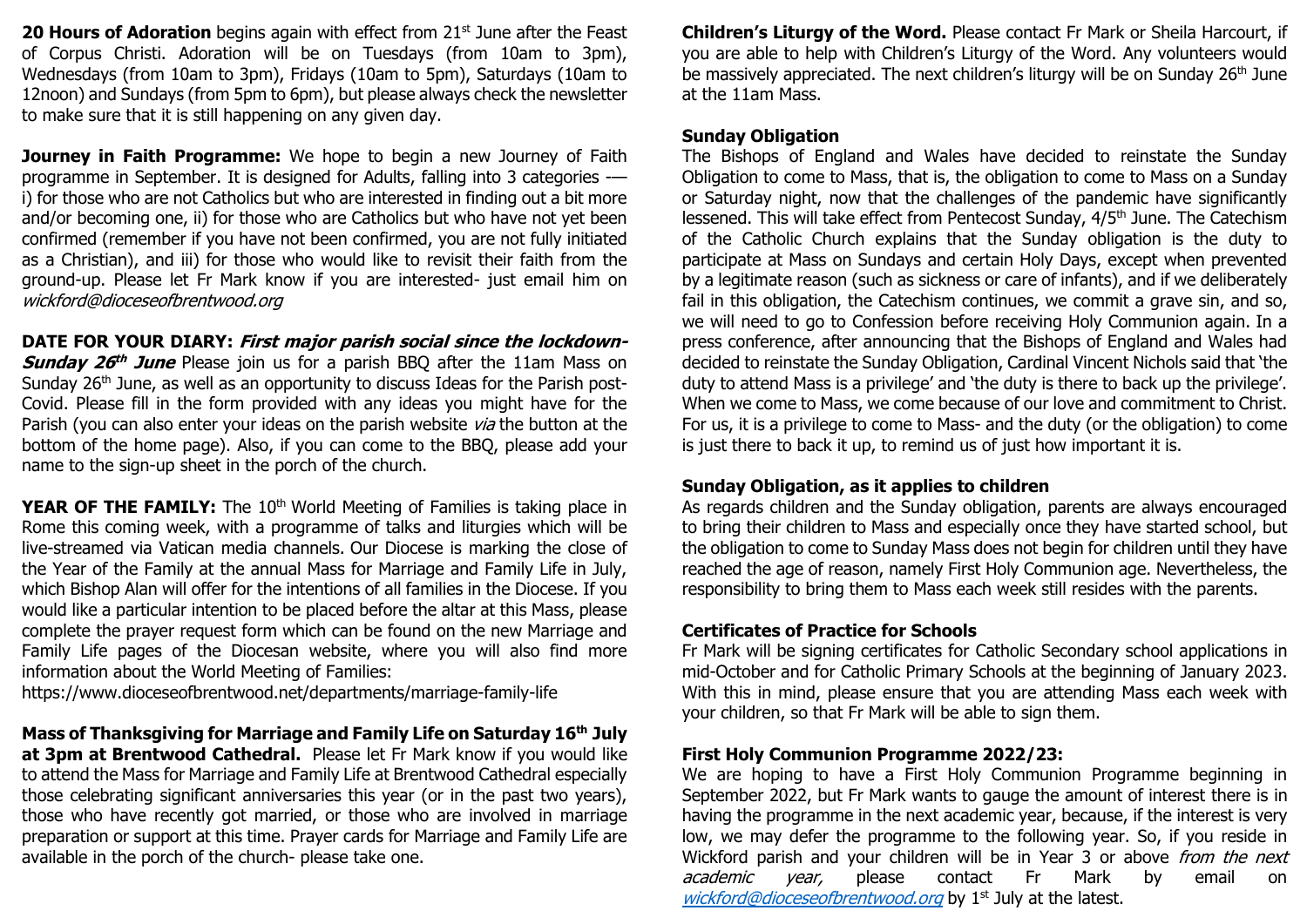#### **Knights of St. Columba Young Peoples Seminar 2022:**

Theme: "Being Your Brother's Keeper"

Date Tuesday July 26<sup>th</sup> to Friday 29<sup>th</sup>. Venue: Hinsley Hall Leeds.

An invitation to all young people aged between 16 and 23, 25 **free** places.

Visiting the "Mercy Bus tour" in Leeds, with speakers and organizers

Please see poster with a QR Code for more details.

Why not Join the Knights and, among other things, help support our young people?

Brother Martin Doyle Action and Youth Officer.

# **Helping those in the Ukraine, and Ukrainian Refugees:**

Caritas Brentwood are regularly updating information on their website, covering donations, prayer, and welcoming those who are fleeing the Ukraine. You will find everything at:<https://www.caritasbrentwood.org/ukraine/>

# **Wickford Holy Ramblers**

On Wednesday 22nd June a group of us called the Holy Ramblers are setting off from Our Lady of Good Counsel and walking to Our Lady of Ransom Church (and back if our feet permit) to raise vital funds for BCCS If you are feeling generous and would like to sponsor us the link is

<https://www.justgiving.com/fundraising/relay100>

reference Wickford Holy Ramblers

Or BACs Brentwood Catholic Childrens Society, a/c no 31094130, sort code 401322 and same reference. Any questions please email Fionnghuala Griggs at [fionnghuala.m.griggs@btinternet.com](mailto:fionnghuala.m.griggs@btinternet.com)

**The Relics of St Bernadette** will visit the Diocese of Brentwood in October as part of a national tour of Britain. A section of bone from her thigh is to be taken to the major cathedrals and churches of the dioceses of England, Scotland and Wales. It will give British Catholics the chance to make a personal pilgrimage to the French saint, to venerate her and to pray for her intercession. Her relics will be in Brentwood cathedral from 11am on Sunday 16<sup>th</sup> October till 12noon on Monday 17<sup>th</sup> October.

# **Walsingham House Team 2022/23:**

# **Gap Year opportunity starting September 2022:**

Just finished A-levels or Uni? Aged 18-22? Interested in working with young people? Join the Walsingham House Team 2022/23 for an amazing Gap Year opportunity starting September 2022. Details on [www.bcys.net](http://www.bcys.net/) or contact Joseph Beattie – phone 01277 373959 or email [josephbeattie@dioceseofbrentwood.org](mailto:josephbeattie@dioceseofbrentwood.org)

# **St. Thomas More High school - Open Evening**:

Thursday, 7th July 4.00p.m. to 7.00p.m. - for families who have a son due to transfer to secondary school in September 2023 - come and see the school, meet the staff and pupils.

The Headteachers talk will begin at 6.00pm.

Parents of boys who wish to apply to St. Thomas More School for a place in September 2023 should complete the local education authority single application form (saf) and fill in the supplementary information form (sif) that can be collected at the open evening.

If you are unable to come to the open evening, please contact the school in order to get the supplementary information form. The form can also be downloaded from the school web site: -**[WWW.ST-THOMASMORE.SOUTHEND.SCH.UK](http://www.st-thomasmore.southend.sch.uk/)**

**The Society of Friends of Westminster Cathedral** is seeking a part-time Coordinator to assume responsibility for the day-to-day running of the charity. If you have strong interpersonal and organisational skills, coupled with the ability to work on your own initiative to implement the plans and actions determined by the charity's governing Council and its subcommittees, this role may be of interest. You will be a good communicator, able to sustain engagement with our members through personal contact, written and digital channels. In addition to being able to plan and execute a range of fundraising events, you will have a keen eye for detail, enabling you to deliver the exacting level of administrative support needed for a successful membership organisation. Full details at [https://westminstercathedral.org.uk/the-friends-seek-an-organising](https://westminstercathedral.org.uk/the-friends-seek-an-organising-secretary/)[secretary/](https://westminstercathedral.org.uk/the-friends-seek-an-organising-secretary/)

# **Faith Lift Day:**

Sunday 10<sup>th</sup> July at the Sion Community, Sawyers Hall Lane, Brentwood, CM15 9BX. The day will begin with 12.00 noon Mass, (this is optional if people would prefer to attend their parish Sunday Mass) followed by lunch at 1pm. At 2pm there will be prayer and praise, followed by a talk from 2.45 - 3.20. After a short break will be Exposition of the Blessed Sacrament with opportunity for Confession, and Prayer Ministry from 3.45 finishing at 4.45 pm. Tea and coffee will be provided for the day, but please bring your own packed lunch. Everyone is welcome, and please feel able to join in the day at any time. No booking is required.